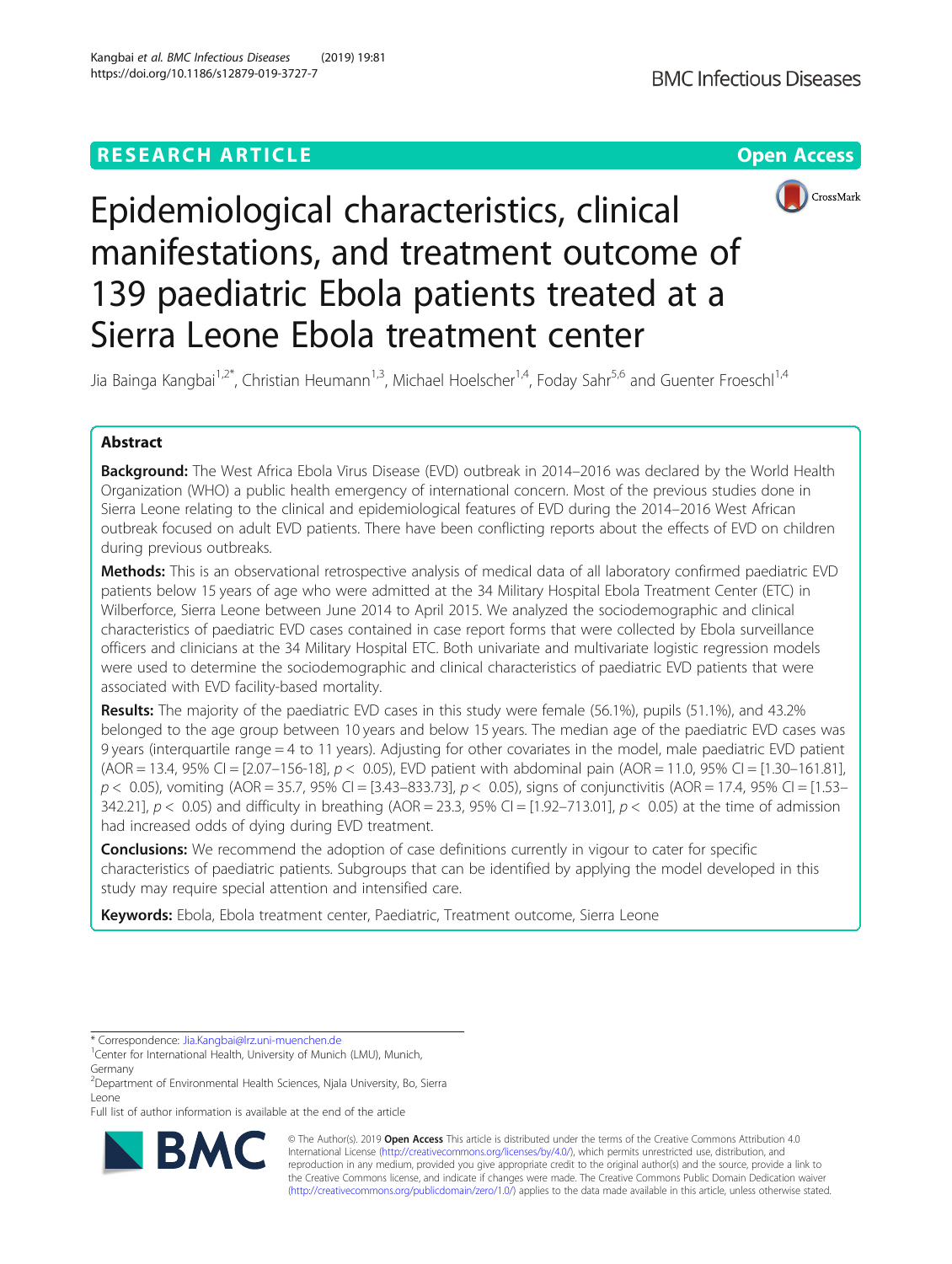## Background

Ebola virus disease (EVD) is a severe infectious disease that was discovered in the Democratic Republic of Congo in 1976  $[1-3]$  $[1-3]$  $[1-3]$ . The virus that causes EVD belongs to the Filoviridae family [\[1](#page-7-0), [4\]](#page-8-0). An EVD outbreak in West Africa which was detected in March 2014 prompted the World Health Organization (WHO) to declare it a "public health emergency of international concern" [\[5](#page-8-0), [6](#page-8-0)]. According to the WHO there were ultimately more than 28,000 cases and more than 11,000 deaths in the course of the West African Ebola outbreak [[7\]](#page-8-0). Humans become infected with EVD by coming into direct contact with infected human bodily fluids, or the bodily fluids or organs of infected bush animals such as bats, monkeys and chimpanzees [[5\]](#page-8-0). Sierra Leone which was also heavily affected [[5\]](#page-8-0) by the West African EVD outbreak recorded its first case in May 2014 [[8\]](#page-8-0). Most studies relating to the clinical and epidemiological features of EVD at the time of the West African outbreak focused on adult EVD patients. WHO Ebola Response Team [\[5](#page-8-0)], Schieffelin et al. [\[9\]](#page-8-0), Lado et al [[10\]](#page-8-0) and Agua-Agum J, et al  $[11]$  $[11]$  have published extensive details of the clinical, laboratory and epidemiological characteristics of mixed cohort of patients affected by the West African EVD outbreak. Mostly biased by the WHO case definition for a suspected Ebola case, the majority of the patients affected in Sierra Leone by the West African outbreak like others in previous ones were characterized by fever, fatigue, muscle pain, headache, and sore throat, vomiting, diarrhea, rash, kidney, liver function failure, sometimes bleeding (although to a lesser extent than previously known), and an incubation period of 2–21 days (median, 14 days) [[1,](#page-7-0) [2,](#page-8-0) [5,](#page-8-0) [12\]](#page-8-0).

There have been conflicting reports about the effects of EVD on children during EVD outbreaks. McElroy AK, et al. reported a Case Fatality Rate (CFR) of 100% (for children EVD cases for whom serum were available), and  $28.6\%$  for children  $<$  5 years and 6–15 years respectively for the 2000–2001 EVD outbreak in Gulu district, Uganda [\[13](#page-8-0)]. Different studies reported a moderate CFR (57.1%) for paediatric EVD cases during the 2014–2016 EVD outbreak in Sierra Leone [[14,](#page-8-0) [15\]](#page-8-0). Peacock et al. reported data for children EVD cases from different outbreaks [\[16](#page-8-0)] which tend to suggests that the proportion of EVD infected children varies for different settings and over time. There were more (79.0%) paediatric EVD cases compared to EVD cases belonging to the age group of 15 years and above during the 2000–2001 EVD outbreak in Uganda [[13\]](#page-8-0). Leligdowicz A et al. however reported a lower (19%) EVD cases for children compared to cases 15 years and above for the 2014–2016 West African EVD outbreak [\[17](#page-8-0)]. Also, the proportion of children involved in the 1995 EVD outbreak in Zaire was 27/315 (9%), 90/218 (41%) for the 2000–2001 Sudan strain EVD outbreak in Gulu, Uganda, and 147/823 (18%) for the 4 most affected countries in the 2014– 2016 EVD outbreak in West Africa [[18\]](#page-8-0). The World Health Organisation (WHO) reported increasing incidence of EVD cases with increasing age among children in Liberia and Sierra Leone but this pattern was not ob-served for children in Guinea [\[11](#page-8-0)]. Previous papers have claimed that children were relatively spared during EVD outbreaks [\[11,](#page-8-0) [19](#page-8-0)]; which portrays that there is variation in the epidemiology, clinical features and outcomes of paediatric EVD cases [\[20](#page-8-0)]. Skrips LA, et al. attributed the high incidence of paediatric EVD cases to the less restriction of contact by children coupled with their limited or non-existent understanding of the mechanisms of EVD transmission dynamics [[21](#page-8-0)]. Athena P and colleagues however attributed the small percentage of global EVD cases for children to cultural practices [\[22\]](#page-8-0). In spite of claims that children had reduced risks of infection as compared to adults  $[19, 23]$  $[19, 23]$  $[19, 23]$  in previous EVD outbreaks, and that paediatric EVD cases were underreported during the 2014–2016 West African EVD outbreak [\[13](#page-8-0), [24\]](#page-8-0), the West African EVD outbreak recorded a high CFR in children younger than 5 years [\[9](#page-8-0), [11,](#page-8-0) [25\]](#page-8-0). Cumulative CFR for the West African EVD outbreak varies but was approximated at 40% [\[5](#page-8-0)] with young children and older adults having the highest CFRs [[9\]](#page-8-0). There are reports of disproportionate CFRs among children affected by the 2014–2016 West African outbreak [\[9,](#page-8-0) [26\]](#page-8-0). Schieffelin J.S et al. reported a cumulative CFR of 73.4, 66.1 and 80.4% for children < 15 years, 15– 44 years and for EVD patients > 45 years respectively [\[9](#page-8-0)]. One Ugandan study involving 55 confirmed EVD cases infected with Sudan Virus Ebola strain reported a high survival rate for children compared to adult [\[13](#page-8-0)].

Clinical data and studies on paediatric EVD treatment outcomes relating to the West African EVD outbreak are scarce, often with small sample sizes [\[25\]](#page-8-0) and largely focused on reported symptoms by EVD patients on arrival for admission [\[1,](#page-7-0) [2](#page-8-0), [5](#page-8-0), [9,](#page-8-0) [12,](#page-8-0) [25,](#page-8-0) [27\]](#page-8-0). For previous EVD studies, the number of paediatric EVD patients in a cohort investigated ranges between 20 and 55 laboratory-confirmed EVD cases [\[13,](#page-8-0) [23](#page-8-0)]. Kourtis A. P et al [\[22](#page-8-0)] argued that the fewer studies involving paediatric EVD cases can be attributed to the fact that less number of children become infected with EVD compared to adults due to their lower risk of exposure to EVD which includes caring for EVD sick patients-either in a healthcare setting or at home, and or handling the remains of persons who have died of EVD.

The CFR in EVD in neonates is generally higher than in children in other age groups. All neonates born to previously infected EVD mothers died within 19 days after birth during the 1976 outbreak in Zaire [\[28\]](#page-8-0) and subsequent outbreaks have also confirmed such observations [[29\]](#page-8-0).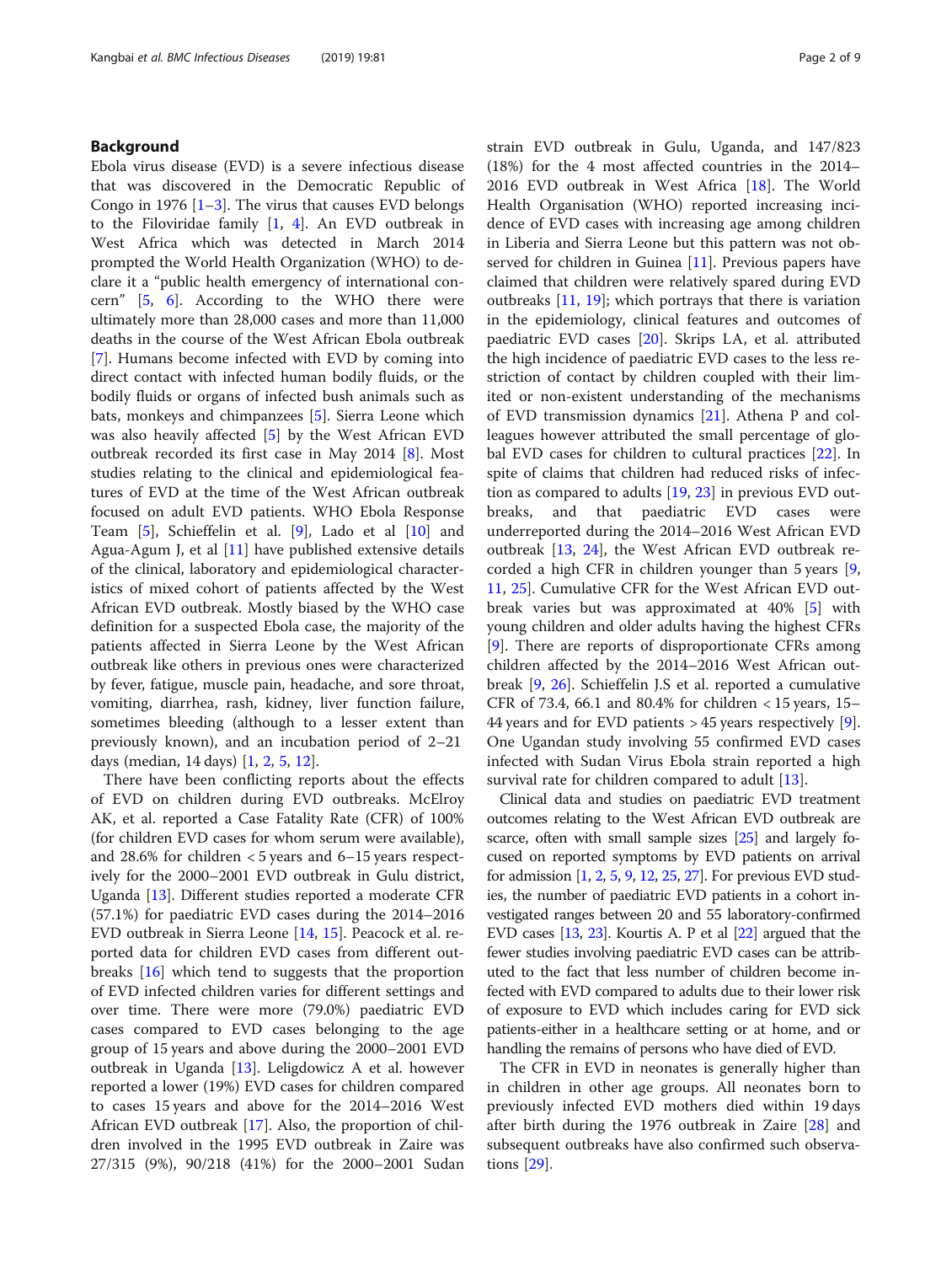There is no approved EVD treatment or vaccine against EVD [\[6](#page-8-0), [30](#page-8-0)] but supportive care and management by intravenous fluids intake proved to be crucial for EVD patient survival during the 2014–2016 outbreak [[6,](#page-8-0) [30](#page-8-0)]. However currently there are series of experimental therapies and vaccines including brincidofovir [\[31\]](#page-8-0), ZMapp [[18](#page-8-0)], TKM 130803 [\[32\]](#page-8-0), Favipiravir [[33](#page-8-0)], the monoclonal antibody MAb114 [[34](#page-8-0)], and convalescent plasma of EVD patients [[35](#page-8-0)] that has been approved by the WHO for use during outbreaks on compassionate ground.

In this study we describe the epidemiological characteristics, clinical manifestations and treatment outcome of 139 laboratory-confirmed paediatric EVD patients below 15 years of age who were admitted at the 34 Military Hospital Ebola Treatment Center (ETC) in Wilberforce, Sierra Leone between June 2014 to April 2015. We also determine the factors that are associated with EVD treatment outcomes of these EVD confirmed paediatric EVD cases using a large dataset. Early studies that investigated paediatric EVD cases were faced with many limitations including small sizes, incomplete patient information, selection and lead time biases. The main strength of this study is our large sample size of paediatric EVD cases belonging to the age group 0 – below 5 years coupled with the fact that our data came from an operational and hence reflect the ground reality.

## Methods

## Study design

Our study is an observational retrospective study that included all laboratory confirmed EVD patients below 15 years of age who were admitted at the 34 Military Hospital ETC situated in Wilberforce section of Freetown in Sierra Leone between June 2014 to April 2015.

These confirmed paediatric EVD patients were brought to the 34 Military Hospital triage center that was located at the Accident and Emergency Department by their parents or relatives because they were referred by EVD surveillance health workers of the National Ebola Response Surveillance Team, self-referred after coming in contact with a suspected or confirmed Ebola case, or because they presented with key Ebola signs and symptoms such as fever, headache, joint pain, diarrhoea, vomiting, or and bleeding  $[1, 2, 5, 9, 10, 12]$  $[1, 2, 5, 9, 10, 12]$  $[1, 2, 5, 9, 10, 12]$  $[1, 2, 5, 9, 10, 12]$  $[1, 2, 5, 9, 10, 12]$  $[1, 2, 5, 9, 10, 12]$  $[1, 2, 5, 9, 10, 12]$  $[1, 2, 5, 9, 10, 12]$  $[1, 2, 5, 9, 10, 12]$  $[1, 2, 5, 9, 10, 12]$  $[1, 2, 5, 9, 10, 12]$  $[1, 2, 5, 9, 10, 12]$  $[1, 2, 5, 9, 10, 12]$ . All EVD paediatric patients were first screened by trained clinicians against the WHO definition for a suspected EVD case [\[28\]](#page-8-0) prior to EVD laboratory confirmation testing. Ebola is classified in three clinical stages: Stage one EVD which is also known as the dry or early phase is characterised by the absence of vomiting, diarrhoea, or organ dysfunction; Stage two which is also referred to as the wet phase is characterised by vomiting and diarrhoea; and Stage three or the organ dysfunction phase of which human organ failure is the most prominent feature.

For all paediatric EVD cases laboratory confirmation tests were done using real-time quantitative reverse transcriptase polymerase-chain-reaction (qRT-PCR) method at the National Public Health Laboratory at Lakkah in Freetown, Sierra Leone.

## EVD treatment protocol

All laboratory-confirmed EVD cases in this study were routinely provided oral rehydration salts with dose dependent on the severity of the dehydration of the paediatric EVD patient; intravenous lactated Ringer's solution and other supplements to correct for electrolyte imbalance; acetaminophen or ibuprofen for muscle pain and headache, anti-infective ciprofloxacin or cefixime, and the antimalaria drug naphthoquine phosphate tablets. The antacid drugs ranitidine or omeprazole were given to patients experiencing upper abdominal pain. EVD treatments in this study were performed in accordance with the World Health Organisation (WHO) protocol of urgent interim guidance for EVD case management for viral haemorrhagic fever [[30](#page-8-0)]. The treatment method in the other ETCs that were operating in Sierra Leone during the 2014–2016 EVD outbreak was mostly supportive and mostly included maintaining electrolyte balance in EVD patients.

## Sierra Leone health infrastructure

Sierra Leone is located in West Africa. There is one government referral hospital in each of the 5 provinces or national areas. The rural areas of Sierra Leone are also served by several district health hospitals (DHHs), community health centers (CHCs) and community health posts (CHPs). All government referral hospitals and some DHHs served as either an ETC or an Ebola Holding Center (EHC) during the 2014–2016 Ebola outbreak. During the EVD outbreak several hospitals and health care facilities that were run by foreign organizations also operated ETCs. The 34 Military Hospital which provided data for this study is a 150-bed hospital located in the capital city Freetown. The hospital which is headed by a Brigadier Surgeon General is operated by medical doctors and paramedics that are attached to the 34th Military Battalion of the Sierra Leone Armed Forces (SLAF).

## Ethics review

The Sierra Leone Ethics and Scientific Review Committee (Opinion Date March 29, 2017) and the Institutional Review Board at the Ludwig-Maximilians-Universität in Munich, Germany (Opinion No. LMU 17–582) approved this study. The Sierra Leone Ethics and Scientific Review Committee provided ethical clearance for conducting this study and waived the requirement to obtain informed consent on the grounds that this is an observational retrospective study on patients in charge in a medical facility under circumstances that did not allow at that time for individualized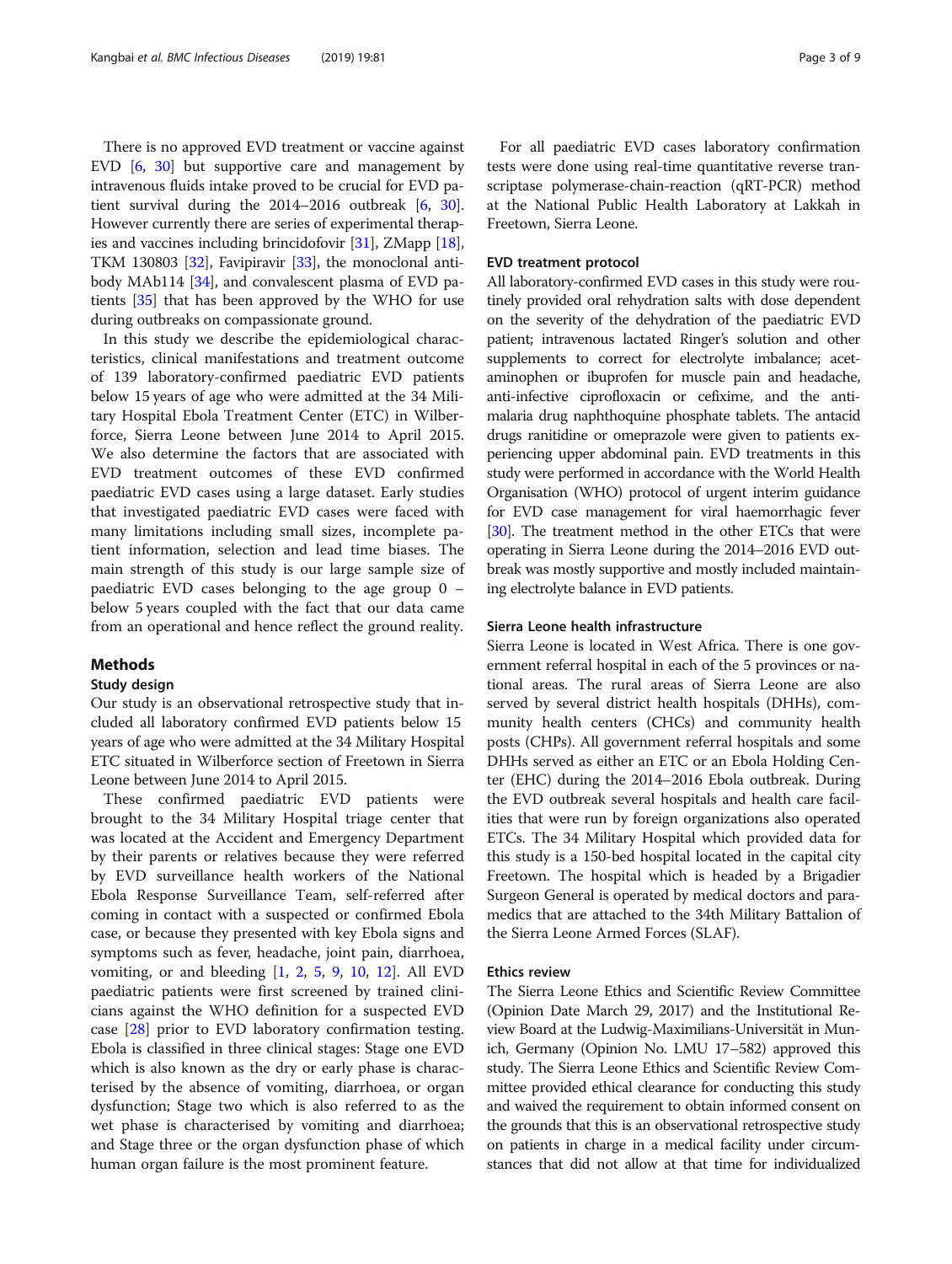informed consent, and that data is resented in an aggregate manner focusing on outcome in one entire facility.

## Data collection and processing

At the 34 Military Hospital ETC trained clinicians and Ebola surveillance officers compiled on hard copies of CRF the medical history containing demographic, laboratory and clinical information of all suspected paediatric EVD patients who presented themselves with key signs and symptoms associated with EVD. We later transferred the medical data of all laboratory confirmed paediatric EVD patients from the CRF to a Microsoft Excel (Microsoft, Redmond, Washington, USA) [\[36](#page-8-0)] form for both descriptive and analytical statistics processing. The medical data of confirmed paediatric EVD patients included both clinical (whether patient had fever, headache, joint pain, anorexia, muscle pain, chest pain, abdominal pain, cough, diarrhoea, vomiting, fatigue, bleeding, skin rash, difficulty in swallowing or breathing, conjunctivitis and being in a confused state at the time of admission) and demographic data (age group, sex, education level). This study analysed the anonymized medical data of 139 paediatric EVD patients. The data were anonymized by Ebola surveillance data entry clerks and clinicians attached at the 34 Military Hospital in Freetown, Sierra Leone. The anonymized data were later stored in secured computer files at the 34 Military Hospital in Freetown, Sierra Leone.

## Statistical analysis

R software package version 3.3.1 [[37\]](#page-8-0) was used for all data analyses; the source codes are available upon request. A  $p$ -value  $< 0.05$  was considered as statistical significance for all two-sided statistical tests. We present as frequencies, proportions, means (standard deviations) and medians (interquartile ranges) the outputs of descriptive analysis and used Fisher's Exact test to compare proportion of various variables. Both univariate and multivariate logistic regression model were used to determine the clinical and non-clinical characteristics of paediatric EVD patients that were associated with EVD in-facility mortality. To understand the association between education and in-facility mortality (CFR) we grouped the paediatric EVD patients into two; no-education and education groups. The education group is comprised of paediatric EVD cases with either primary or secondary education while the paediatric EVD patients in the no-education group have no education experience. We later used the Receiver Operating Characteristic Curve (ROC) to determine our logistic model's ability to predict whether a paediatric EVD patient will be cured given certain clinical and sociodemographic characteristics of a patient. We then calculated the Area Under the Curve (AUC) value obtained from the ROC curve to determine the accuracy of the model to predict paediatric EVD patient treatment outcome.

## Results

## Descriptive characteristics of cases

Between June 2014 to April 2015, 1076 confirmed EVD cases, of which 139 (12.9%) were paediatric cases below 15 years of age, were admitted at the 34 Military Hospital ETC for EVD treatment. January 2015 recorded the highest number of confirmed EVD cases to be admitted at the 34 Military Hospital ETC, with 326 patients in total admitted, of which 52 (16.0%) were paediatric cases.

## Demographic factors

The majority of the paediatric EVD cases were female (78/ 139, 56.1%), pupils (71/139, 51.1%), and (60/139, 43.2%) belonged to the age group between 10 years and below 15 years (Table [1\)](#page-4-0). The median age of the paediatric EVD cases was 9 years (interquartile range = 4 to 11 years).

## Case fatality rate

The overall CFR among the admitted 139 confirmed paediatric EVD patients was 22.3% (31/139). One hundred and eight out of 139 (77.7%) paediatric EVD patients were discharged alive from the 34 Military Hospital ETC after treatment. There was a statistically significant association between gender, age groups and education levels and the CFR for paediatric EVD cases. Male paediatric patients had higher (34.4%) CFR than female (CFR = 12.8%,  $p$ ) < 0.05). There was a negative correlation between paediatric EVD patient age and CFR. The CFR for paediatric EVD patients below 5 years of age was higher (CFR  $=$ 37.8%,  $p < 0.05$ ) than those of patients between 5 years to less than 10 years of age (CFR = 26.2%); and 10 years to less than 15 years of age (CFR =  $10.0\%$ ).

The CFR for paediatric EVD patients with no education was higher (CFR = 37.8%,  $p < 0.05$ ) compared to those at primary level education (CFR = 23.9%). All paediatric EVD patients with secondary level education who were treated in this study were released alive after treatment.

## Clinical symptoms

The majority of the paediatric EVD cases at the time of admission had anorexia (99.1%), chest pain (98.6%), muscle pain (97.8%), headache (95.0%), fever (82.7%), diarrhoea (71.3%), fatigue (67.0%), Stage 2 EVD infection (64.0%) and abdominal pain (59.7%) when they reported at 34 Military Hospital ETC for admission (Table [2](#page-4-0)). There was a statistically significant association between EVD paediatric patients with diarrhoea, vomiting, fatigue, skin rash, bleeding, difficulty in swallowing, conjunctivitis, difficulty in breathing, Stage 2 and 3 EVD infections compared to those without these characteristics. All paediatric EVD patients with skin rash at the time of admission died during treatment (CFR = 100%,  $p = 0.05$ ) compared to 21.2% of paediatric EVD patients without skin rash at the time of admission who died during treatment. Paediatric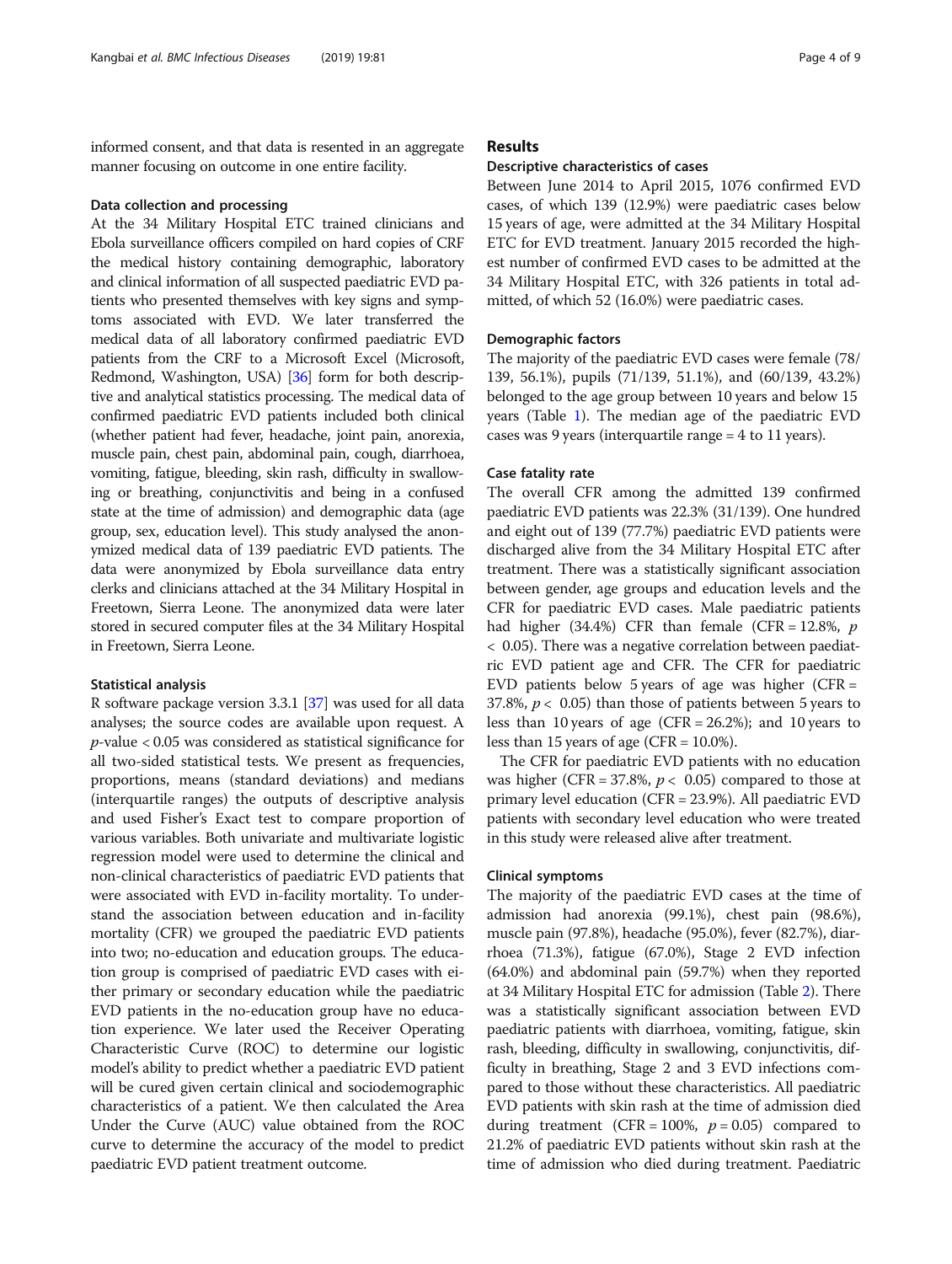| EVD patients' sociodemographic<br>Characteristics | N(% )     | Survived N (%) | Died N $(% )$ | Case fatality rate (%) | $p$ -value* |
|---------------------------------------------------|-----------|----------------|---------------|------------------------|-------------|
|                                                   |           |                |               |                        |             |
| Total                                             | 139 (100) | 108(77.7)      | 31(22.3)      | 22.3                   |             |
| Female                                            | 78 (56.1) | 68 (63.0)      | 10(32.3)      | 12.8                   | < 0.05      |
| Male                                              | 61 (43.9) | 40 (37.0)      | 21(67.7)      | 34.4                   |             |
| 0 to $<$ 5 years                                  | 37(26.6)  | 23(21.3)       | 14 (45.2)     | 37.8                   | < 0.05      |
| 5 to $<$ 10 years                                 | 42 (30.2) | 31(28.7)       | 11(35.5)      | 26.2                   |             |
| 10 to $<$ 15 years                                | 60(43.2)  | 54 (50.0)      | 6(19.4)       | 10.0                   |             |
| No education                                      | 37(26.6)  | 23(21.3)       | 14(45.2)      | 37.8                   | < 0.05      |
| Primary education                                 | 71(51.1)  | 54 (50.0)      | 17 (54.8)     | 23.9                   |             |
| Secondary education                               | 31(22.3)  | 31 (28.7)      | 0(0.0)        | $\mathbf 0$            |             |

<span id="page-4-0"></span>Table 1 Sociodemographic factors, treatment outcome and case fatality rates of paediatric EVD patients treated at the 34 Military Hospital in Sierra Leone during the 2014–2016 EVD outbreak

\*p-value was obtained by applying chi square test by comparing the case fatality rates and sociodemographic characteristics of paediatric EVD patients

EVD patients with Stage 3 EVD infection (CFR =  $81.3\%$ ,  $p$ )  $\langle$  0.05), difficulty in breathing (CFR = 76.9%,  $p \langle$  0.05), bleeding (CFR = 70.0%,  $p < 0.05$ ), difficulty in swallowing (CFR = 56.5%,  $p < 0.05$ ), conjunctivitis (CFR = 50.0%, p  $<$  0.05), vomiting (CFR = 40.4%,  $p <$  0.05), fatigue (CFR = 30.1%,  $p < 0.05$ ), diarrhoea (CFR = 28.3%,  $p < 0.05$ ), abdominal pain (CFR = 26.5%,  $p = 0.21$ ) and anorexia (CFR  $= 22.5\%$ ,  $p = 1$ ) at the time of admission have higher CFR compared to paediatric patients who did not report vomiting, fatigue, bleeding, difficulty in swallowing, difficulty in breathing, conjunctivitis, anorexia, abdominal pain, Stage 3 EVD infection or diarrhoea at the time of admission.

Paediatric EVD patients who reported fever (CFR = 21.7%,  $p = 0.79$ ), headache (CFR = 22.0%,  $p = 0.65$ ), muscle pain (CFR = 19.3%,  $p = 0.13$ ) and chest pain (CFR = 19.3%,  $p = 0.08$ ) at the time of admission have reduced CFR as compared to paediatric patients who did not report fever, headache, muscle pain or chest pain at the time of admission.

Table 2 Clinical symptoms, treatment outcome and case fatality rates of paediatric EVD patients treated at the 34 Military Hospital in Sierra Leone during the 2014–2016 EVD outbreak

| EVD patients clinical symptoms | N(% )      | Survived N (%) | Died N $(%)$ | Case fatality rate (%) | $p$ -value* |
|--------------------------------|------------|----------------|--------------|------------------------|-------------|
| Total                          | 139 (100)  | 108 (77.7)     | 31(22.3)     | 22.3                   |             |
| Fever                          | 115 (82.7) | 90 (82.3)      | 25 (80.7)    | 21.7                   | 0.79        |
| Headache                       | 132 (95.0) | 103 (95.4)     | 29 (93.6)    | 22.0                   | 0.65        |
| Anorexia                       | 138 (99.3) | 107 (99.1)     | 31 (100.0)   | 22.5                   | 1.00        |
| Muscle pain                    | 136 (97.8) | 107 (99.1)     | 29 (93.6)    | 21.3                   | 0.13        |
| Chest pain                     | 119 (98.6) | 96 (88.9)      | 23 (74.2)    | 19.3                   | 0.08        |
| Abdominal pain                 | 83 (59.7)  | 61(56.5)       | 22 (71.0)    | 26.5                   | 0.21        |
| Cough                          | 67(48.0)   | 54 (50.0)      | 13 (41.9)    | 19.4                   | 0.54        |
| Diarrhoea                      | 99 (71.3)  | 71(65.7)       | 28 (90.3)    | 28.3                   | < 0.05      |
| Vomiting                       | 57 (41.0)  | 34 (31.5)      | 23 (74.2)    | 40.4                   | < 0.05      |
| Fatigue                        | 93 (67.0)  | 65 (60.2)      | 28 (90.3)    | 30.1                   | < 0.05      |
| Skin rash                      | 2(1.4)     | 0(0.0)         | 2(6.5)       | 100.0                  | 0.05        |
| Bleeding                       | 10(7.2)    | 3(2.8)         | 7(22.6)      | 70.0                   | < 0.05      |
| Difficulty swallowing          | 23 (16.6)  | 10(9.3)        | 13 (41.9)    | 56.5                   | < 0.05      |
| Conjunctivitis                 | 20 (14.4)  | 10(9.3)        | 10(32.3)     | 50.0                   | < 0.05      |
| Difficulty breathing           | 13(9.4)    | 3(2.8)         | 10(32.3)     | 76.9                   | < 0.05      |
| Stage one EVD infection        | 34 (24.5)  | 34 (31.5)      | 0(0.0)       | 0.0                    | < 0.05      |
| Stage two infection            | 89 (64.0)  | 71(65.7)       | 18 (58.1)    | 20.2                   |             |
| Stage three EVD infection      | 16(11.5)   | 3(2.8)         | 13 (41.9)    | 81.3                   |             |

\*p-value was obtained by applying chi square test by comparing the case fatality rates and clinical characteristics of paediatric EVD patients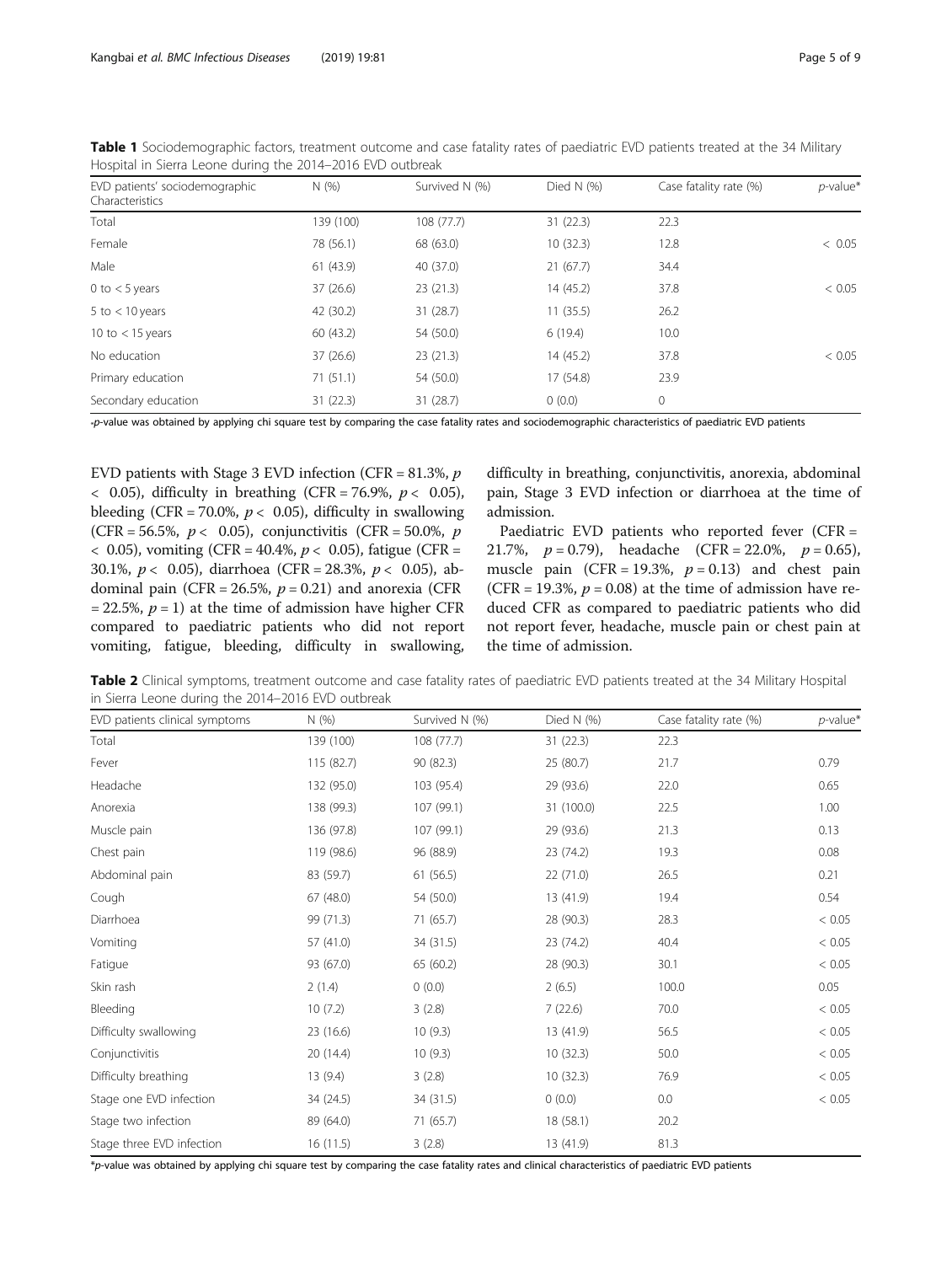## Multivariate analysis of facility based mortality

Our stepwise multivariate logistic regression analysis shows that male paediatric EVD patient, paediatric EVD patient who vomited, had abdominal pain, difficulty in breathing, and conjunctivitis at the time of admission were the most important factors associated with paediatric EVD facility based mortality. There were differences in the likelihood that a paediatric EVD patient will die during EVD treatment related to gender difference, or whether EVD patient reported abdominal pain, difficulty in breathing, conjunctivitis or vomiting at the time of admission. Holding other covariates in the model constant, male paediatric EVD patient  $(AOR = 13.4, 95\% \text{ CI} = [2.07 -$ 156-18],  $p < 0.05$ ), abdominal pain (AOR = 11.0, 95% CI  $=[1.30-161.81], p < 0.05$ , vomiting (AOR = 35.7, 95% CI  $=[3.43-833.73], p < 0.05$ , conjunctivitis  $(AOR = 17.4,$ 95% CI =  $[1.53 - 342.21]$ ,  $p < 0.05$ ) and difficulty in breathing (AOR = 23.3, 95% CI = [1.92–713.01],  $p < 0.05$ ) had increased odds of dying during EVD treatment (Table 3).

Our ROC shows that the model including the characteristics sex, abdominal pain, vomiting, conjunctivitis and difficulty in breathing has a high discriminative capability for selecting paediatric EVD cases who will be cured during treatment with an AUC of 0.94 (Fig. [1\)](#page-6-0).

## **Discussion**

The West African EVD outbreak in 2014–2016 recorded the highest number of incidence and mortality rates since the

discovery of Ebola virus in 1976 [[5](#page-8-0), [22](#page-8-0)]. Our study described the treatment outcomes of 139 laboratory-confirmed paediatric EVD patients admitted at the 34 Military Hospital in Wilberforce, Sierra Leone between June 2014 to April 2015. Paediatric EVD cases in previous outbreaks have been assumed to be underreported because of outbreak dynamics and societal structure [\[13\]](#page-8-0). Our study reported a slightly higher proportion of female (56.1%) EVD cases compared to male which is consistent to one Ugandan study [[23\]](#page-8-0). The Ugandan study which analyzed data from an EVD outbreak in Gulu district attributed the high incidence of female paediatric EVD cases to household chores given to female children such as providing patient care in the home. This traditional role of the girl child is also common in Sierra Leone. Compared to other age groups in our study, paediatric EVD patients below 5 years of age recorded the highest CFR (37.8%); which is similar to findings in other studies  $[8, 8]$  $[8, 8]$ [13,](#page-8-0) [38\]](#page-8-0). One mixed cohort study involving adult and paediatric EVD cases reported a high CFR among young children and elderly EVD patients in the 2014–2016 West African EVD outbreak [\[5\]](#page-8-0). Another Ugandan study that investigated the 2000–2001 Sudan virus strain EVD outbreak in Gulu district reported a CFR of 76.9 and 37.5% for 55 paediatric laboratory-confirmed EVD patients below 5 years; and between 6 years to below 15 years of age respectively [\[16](#page-8-0)]. The relatively higher CFR among paediatric EVD patients below 5 years in our study is associated to the shorter incubation period of the disease in this set of patients. As reported in a

Table 3 Multivariate logistic regression output of paediatric EVD patients sociodemographic and clinical factors associated with treatment outcomes

| Patient symptoms                  | Crude OR | 95% CI         | Adjusted OR | 95% CI         |
|-----------------------------------|----------|----------------|-------------|----------------|
| Sex-Male                          | 3.57     | $1.56 - 8.64$  | 13.36       | 2.07-156.18    |
| Age group in years (5 to $<$ 10)  | 1.72     | $0.66 - 4.54$  | 0.55        | $0.06 - 4.74$  |
| Age group in years (10 to $<$ 15) | 5.48     | $1.95 - 17.16$ | 0.16        | $0.01 - 3.02$  |
| Education                         | 3.36     | $1.76 - 6.82$  | 0.15        | $0.01 - 1.04$  |
| Fever                             | 0.83     | $0.31 - 2.50$  | 1.66        | $0.25 - 14.17$ |
| Headache                          | 0.70     | $0.14 - 5.09$  | 0.05        | $0.001 - 1.90$ |
| Chest pain                        | 0.70     | $0.14 - 5.09$  | 0.10        | $0.01 - 1.04$  |
| Abdominal pain                    | 1.88     | $0.82 - 4.66$  | 11.01       | 1.30-161.81    |
| Cough                             | 0.72     | $0.32 - 1.61$  | 0.68        | $0.12 - 3.68$  |
| Diarrhoea                         | 4.86     | 1.59-21.28     | 0.99        | $0.14 - 7.19$  |
| Vomiting                          | 6.26     | $2.63 - 16.26$ | 35.65       | 3.43-833.73    |
| Fatigue                           | 6.17     | $2.03 - 26.94$ | 3.18        | $0.42 - 33.99$ |
| Bleeding                          | 10.21    | 2.64-50.09     | 2.78        | $0.31 - 26.74$ |
| Difficulty swallowing             | 7.08     | 2.72-19.09     | 0.26        | $0.02 - 2.94$  |
| Conjunctivitis                    | 4.67     | $1.72 - 2.82$  | 17.38       | 1.53-342.21    |
| Difficulty breathing              | 16.67    | 4.66-79.19     | 23.28       | 1.92-713.01    |

Table 3 shows the output of a univariate and a multivariate analysis of paediatric EVD patients sociodemographic and clinical variables associated with EVD treatment outcomes. The crude OR is obtained by a logistic regression model with only that one variable as predictor. The adjusted OR is obtained from a multivariate logistic regression model, starting with all available sociodemographic and clinical predictors, after a stepwise backward elimination using the Akaike Information Criterion (AIC)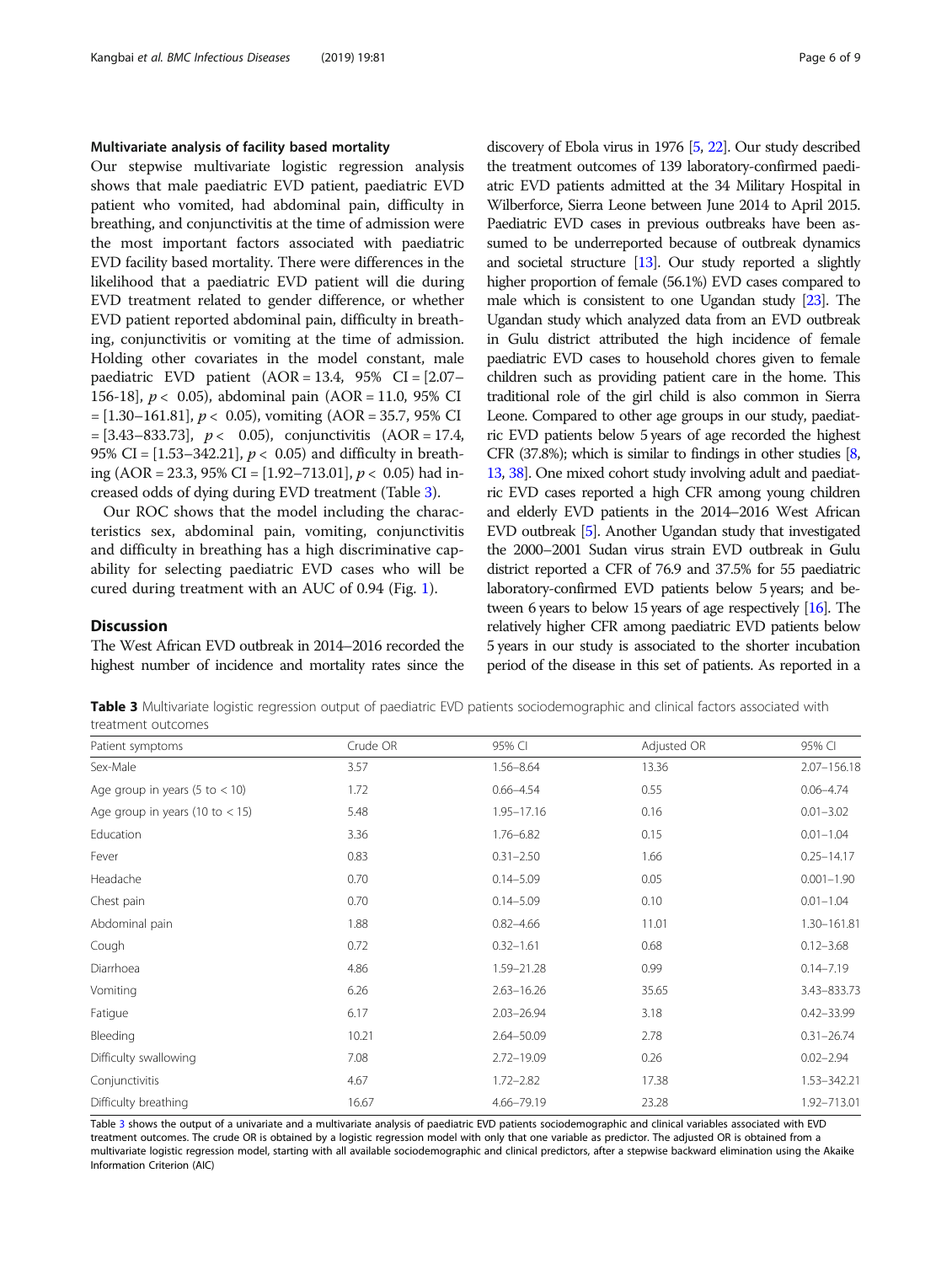previous study, EVD has a shorter incubation period among paediatric cases below 10 years of age [[39\]](#page-8-0). Our overall CFR (22.3%) was substantially lower compared to the CFR for the 13 previous Zaire EVD outbreaks combined (81.0%) [\[40](#page-8-0)] as well as for the average CFR (71.0%) computed by the WHO for mixed age groups for the 2014–2016 West African EVD outbreak [\[5\]](#page-8-0). However, it has to be kept in mind that our study is reporting facility based CFRs. Some studies associated the high case fatalities in previous Zaire EVD outbreaks with clinical determinants such as multiple foci of hemorrhage [[28,](#page-8-0) [29](#page-8-0)].

Our higher CFR for paediatric EVD patients with no education compared to those with primary and secondary levels education may not be unconnected to the role played by health workers and school authorities in raising awareness and sensitizing school children about the transmission methods and effects of Ebola during the 2014– 2016 outbreak. Both primary and secondary schools pupils benefited from daily health education programs dealing with the signs and symptoms, transmission methods, preventive and control measures of Ebola. Early identification of EVD signs and symptoms backed by early treatment increases one's odds of surviving EVD treatment. EVD patients that report early for treatment experience less severe presentation at the time of diagnosis compared to those who report late. T.E.C. Jones-Konneh et al. reported that the expert knowledge and skills of health practitioners made the difference in controlling and reducing the impact of the Ebola epidemic in Sierra Leone [[41](#page-8-0)]. Another Sierra Leone study by Stehling-Ariza T and colleagues attributed the quicker identification of suspected Ebola cases as well as the interruption of Ebola transmission to active case surveillance and health education during the outbreak period [\[42\]](#page-8-0).

The majority of the paediatric EVD cases in our study reported fever, headache, anorexia, muscle pain, chest pain, abdominal pain, diarrhoea, fatigue and Stage 2 EVD infection

Theocharopoulos et al. [[32\]](#page-8-0) had similar findings for mixed age groups but excluding Stages of EVD infection for patients investigated during 2014–2016 West African outbreak. Elhadji Ibrahim et al. described 37 laboratory-confirmed mixed cohort EVD patients with median age of 38 years, majority (65.0%) of whom were men, fever (84.0%), fatigue (65.0%), and diarrhea (62.0%) with a CFR of 43.0% [\[30\]](#page-8-0). In his review Olupot-Olupot noted that typical paediatric EVD symptoms for cases less than 12 years of age include mostly fever, weakness, loss of appetite, profuse diarrhea, vomiting and bleeding; in older children headache, backache, chest pain and abdominal pain are playing a more prominent role [[31\]](#page-8-0). Theocharopoulos G et al. studied 249 confirmed mixed-cohort of EVD cases with a 45.0% CFR of which malaise (90.0%), fever (83.0%), diarrhoea (63.0%), headache (73.0%) and vomiting (60.0%) were the most common symptoms. Considering the fact that EVD is a disease with non-specific symptoms, these can pose as a dilemma in EVD outbreak foci because paediatric EVD clinical features are similar to those of other common childhood infections. In order to mitigate a potentially high risk of nosocomial infections in non-EVD cases that present themselves with symptoms compliant with EVD case definitions in vigor, criteria that are discriminative in terms of both probability of true positive cases and of level of adverse outcome would serve as a valuable individualized risk assessment. Some of our findings on the clinical symptoms of paediatric Ebola cases are different from those for adult EVD cases. Barry et al. recorded a high (60.0%) proportion of adult EVD cases with vomiting compared to ours (41.0%); as well as a statistically significant increase in the odds of dying for adult EVD cases who presented with bleeding at the time of admission  $(p =$ 0.001) [\[43](#page-8-0)]. Our study reported that the odds of dying from bleeding for paediatric EVD cases were not statistically significant ( $p > 0.05$ ). Ohuabunwo et al. reported a high (30.0%) proportion of adult EVD cases with bleeding [\[44\]](#page-8-0); ours was 7.2%. Barry et al. also reported lower proportions for diarrhoea (34.0%) and muscle pain (23.0%) for adult Ebola cases [[43\]](#page-8-0) compared to ours for paediatric EVD cases (diarrhoea = 71.3%, muscle pain = 97.8%). The proportion of adult EVD cases presenting with anorexia reported by Ohuabunwo et al. was also lower  $(55.0%)$   $[44]$  $[44]$  than ours  $(99.3%)$ . We recorded a higher (98.6%) proportion of paediatric EVD cases who presented with chest pain than those reported by Dallatomasina S et al. (44.0%) for adult EVD cases [\[2\]](#page-8-0). We also reported a 100% CFR ( $p = 0.05$ ) for paediatric EVD patients who presented with skin rash (maculopapular rash) at the time of admission but this feature was not prominent among adult EVD cases during the 2014–2016 West African EVD outbreak [\[45](#page-8-0)].

at the time for admission at 34 Military Hospital ETC. Elhadji Ibrahim Bah et al. [\[30](#page-8-0)], Olupot-Olupot [\[31](#page-8-0)], and

One limitation of our study is the lack of follow up to determine the outcome of paediatric EVD cases that

<span id="page-6-0"></span>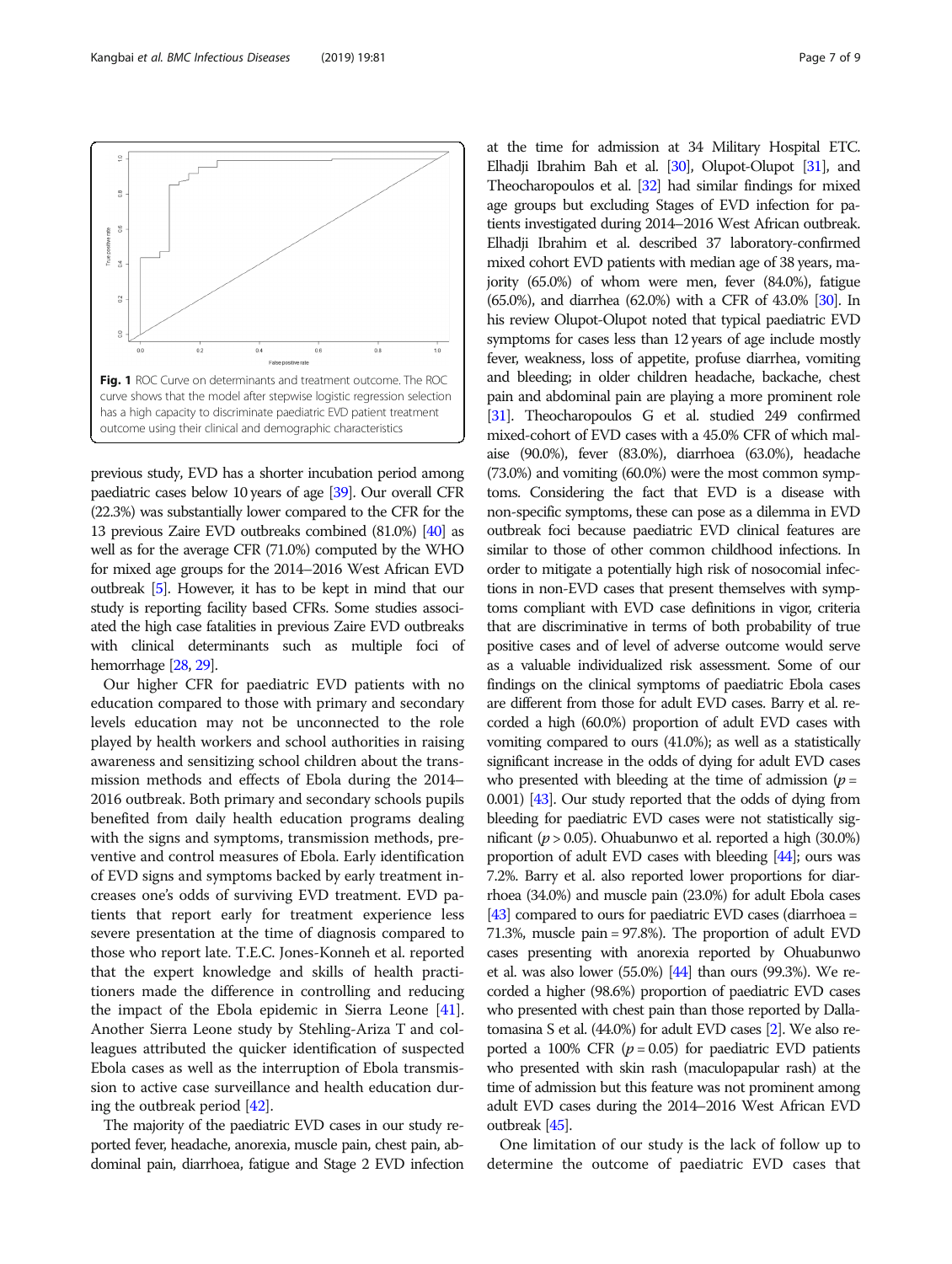<span id="page-7-0"></span>were released alive which may have revealed late mortality. Additionally, considering that our medical records did not capture the viral load of EVD patients at the time of their admission and the date of EVD onset as determined by the appearance of EVD signs and symptoms, we were thus unable to determine the effect of treatment delay and viral load on EVD treatment outcome. The findings of our facility-based EVD patient treatment outcomes have to be seen in the context of a specialized treatment facility that was located in the heart of a country's capital, therefore the potential external validity of our findings has to be taken with caution.

Our logistic model has an ROC with a high AUC of 0.94 to discriminate between paediatric EVD patients who were cured from those who died during treatment by using the characteristics sex of the patient, reported abdominal pain, vomiting, difficulty in breathing or showing signs of conjunctivitis at the time of admission. An individual's high risk of dying as implied by our model would as a consequence justify prompt and intensified treatment, which may be a scarce resource during peak periods of an ongoing outbreak.

## Conclusions

Our study identified both epidemiological and clinical features that were associated with EVD infection, CFRs as well as those that are significant predictors for paediatric EVD treatment outcome. We reported that slightly more females were infected with EVD compared to males and that EVD cases below 5 years of age, as well as those cases that reported difficulty in breathing, difficulty in swallowing, signs of conjunctivitis and those with Stage 3 EVD infection at the time of admission recorded higher CFRs compared to the other paediatric EVD cases without these criteria. Additionally, we observed that male paediatric EVD patients, paediatric EVD patient who reported abdominal pain, difficulty in breathing, vomiting and showed signs of conjunctivitis at the time of admission tended to have increased odds of dying during EVD treatment. Our model suggests an adapted set of criteria for case definitions that would allow a differentiated approach to clinical management that can be assumed to be beneficial to a subgroup of paediatric patients at high risk of dying in the course of treatment. We are also suggesting the formulation of a separate paediatric EVD case definition to handle the dissimilarities in CFRs and clinical symptoms between childhood EVD cases and adult EVD cases and to facilitate discrimination from other childhood diseases that have similar clinical symptoms like those of paediatric EVD.

## Abbreviations

AOR: Adjusted odds ratio; AUC: Area under the curve; CFR: Case fatality rate; CI: Confident interval; ETC: Ebola treatment center; EVD: Ebola virus disease; OR: Odds ratio; qRT-PCR: quantitative reverse transcriptase polymerase-chainreaction; ROC: Receiver operating characteristic curve; WHO: World health organization

#### Acknowledgements

Our sincere thanks goes to the health workers and military personnel attached to the 34 Military Hospital in Wilberforce for collecting and collating the medical data that were analyzed in this study, as well as all those who suffered during the 2014 – 2016 Ebola outbreak in Sierra Leone.

## Funding

No part of this study received funding or compensation whatsoever during its conception, execution or for publication.

#### Availability of data and materials

The datasets generated and analyzed during the current study are not publicly available due to patient confidentiality and the sensitive nature of this study but are available from the corresponding author on reasonable request and only after respective permission is granted by the Ministry of Health of Sierra Leone.

#### Authors' contributions

JK, MH and GF conceived and designed this study as well as organized the conduct of this research in the research field. JK, CH and GF performed the statistical analysis. JK and GF drafted the manuscript. GF, CH, FS and MH critically reviewed and revised the manuscript. FS oversaw the collection and collating of the research data. JK obtained ethical clearance. All authors read and approved the final manuscript.

## Authors' information

Not applicable.

#### Ethics approval and consent to participate

The Sierra Leone Ethics and Scientific Review Committee (Opinion date 29 March 2017) and the Institutional Review Board at the Ludwig-Maximilians-Universität München, Germany (Opinion No. LMU 17–582) approved this study. The Sierra Leone Ethics and Scientific Review Committee provided ethical clearance for conducting this study and waivered the requirement to obtain informed consent from the patients whose medical records were analysed in this study on the grounds that this is an observational retrospective study that did not allow at that time for individualized informed consent to be obtained. The Surgeon General of the 34 Military Hospital in Freetown, Sierra Leone also provided official clearance to access the medical records of these patients.

#### Consent for publication

Not Applicable.

#### Competing interests

The authors declared they have no competing interest.

## Publisher's Note

Springer Nature remains neutral with regard to jurisdictional claims in published maps and institutional affiliations.

## Author details

<sup>1</sup> Center for International Health, University of Munich (LMU), Munich Germany. <sup>2</sup>Department of Environmental Health Sciences, Njala University, Bo, Sierra Leone. <sup>3</sup>Department of Statistics, University of Munich (LMU), Munich, Germany. <sup>4</sup> Division of Infectious Diseases and Tropical Medicine, Medical Center of the University of Munich (LMU), Munich, Germany. 5 Department of Microbiology, College of Medicine and Allied Health Sciences, University of Sierra Leone, Bo, Sierra Leone. <sup>6</sup>34 Military Hospital Wilberforce, Freetown, Sierra Leone.

## Received: 27 July 2018 Accepted: 14 January 2019 Published online: 24 January 2019

#### References

1. Bociaga M, et al. Ebola virus disease—pathogenesis, clinical presentation and management. Folia Medica Cracoviensia. 2014;LIV(3):49–55.